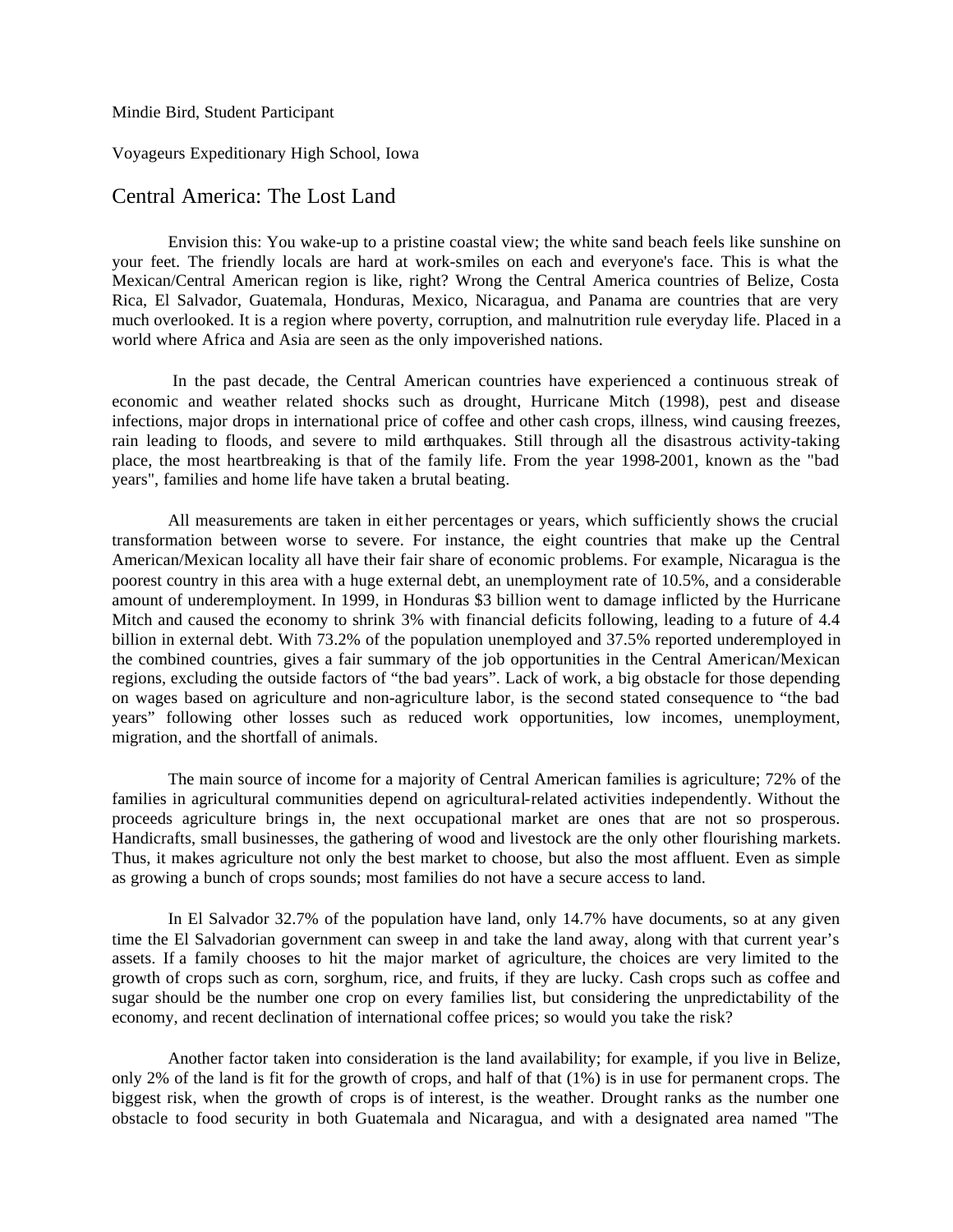Drought Corridor" where a dry season of more than six months takes place; growing crops becomes even more difficult.

Livestock is the other choice but because of factors such as migration, weather, and economic stability, it is less popular. A family frequently chooses to limit their amount of domestic animals that consists of pigs, cows, and horses, and poultry. In Honduras, Nicaragua, Guatemala, and El Salvador, poultry is often the preferred livestock because its small size is ideal for migration. Still with the money made from such hard work, life is still problematic due living standards.

Weather also plays a HUGE factor in the lives of Central Americans. With hurricanes, floods, land slides, volcanoes, and El Nino taking evident place in each country. Because of such weather shocks rapidly occurring, many families have not recovered, or at the best are living in the same conditions. For example in El Salvador, because of the frequent and destructive earthquakes and volcanic activity, it is fondly known as "The Land of Volcanoes", leaves people unemployed and the land destroyed. Shocks such as drought cause such problems as migration, and negative food utilization in the families.

With the continuous exhaustion of family resources and the difficultly of determining a minimal standard of life prevents families from responding to shocks and often push them deeper into poverty. The Drought Corridor plays a big part in the lives of many families living in the elected area, negatively. Families often expect the weather shocks but cannot handle them, but when threatened by weather tribulations families respond with negative actions.

The slow depletion of food consumption is frequently the answer to hard times, acutely affecting children leaving them vulnerable to diseases and malnourishment. A child's basic diet consists of corn/tortilla with salt, beans with corn or tortilla, soup of beans, beans with eggs, seasonal fruits, a drink of sorghum/corn/flour/rice, a refreshment of fruit/corn/oat, and eggs when available. During a time of crisis, the diet is reduced in variety, products served, consumption, breakfast is cut, and schools give the children additional food during meal times. In countries like Guatemala, where children are dying from acute malnutrition, programs such as The World Food Program are requesting funds to help feed the regional hungry.

The chronic malnutrition rates in Central America range from 23% to 48%, revealing that children regularly face malnutrition in childhood. Another answer to weather shocks is migration-the process of moving from one area to another. The negative impact it has on families is the economical one. Families have to either start to grow crops all over again, endanger their livestock by moving them than worry about the adaptability, and the possibility of not finding land and having to readjust the families income source. Problems double for women, deeming that women and families with no land are among the most vulnerable.

Living conditions are very poor attributable to deforestation, water pollution from a wide variety of toxic waste to sewage, agricultural runoff, solid waste disposal and management, soil erosion, weather damage exclusively due to Hurricane Mitch, urban population expansion, industrial polluting of fresh water utilization, and land degradation constantly burdening active households. Each country has their own factors that are gnawing at the lives, and jobs of their land. For example, Honduras- has an estimated population of 6,249,598 people but even that number is strongly taking in account the consequence of excess death rates due to AIDS. Honduras also has a considerate environmental problem; mining activities pollute Lago De Yojoa the largest source of fresh water, which leaves it undrinkable. Belize has the greatest amount of unemployment. With a rate of 14.3% in a populated country of 249,183 people, consequently separating 336,322 from a stable source of income and an established occupation. Nicaragua, as one of the countries poorest countries also has the lowest life expectancy rate. Only 3% of a population of 4,812,569 makes it to the blissful golden years of 65 and older, mainly due to the poor living standards that surround them.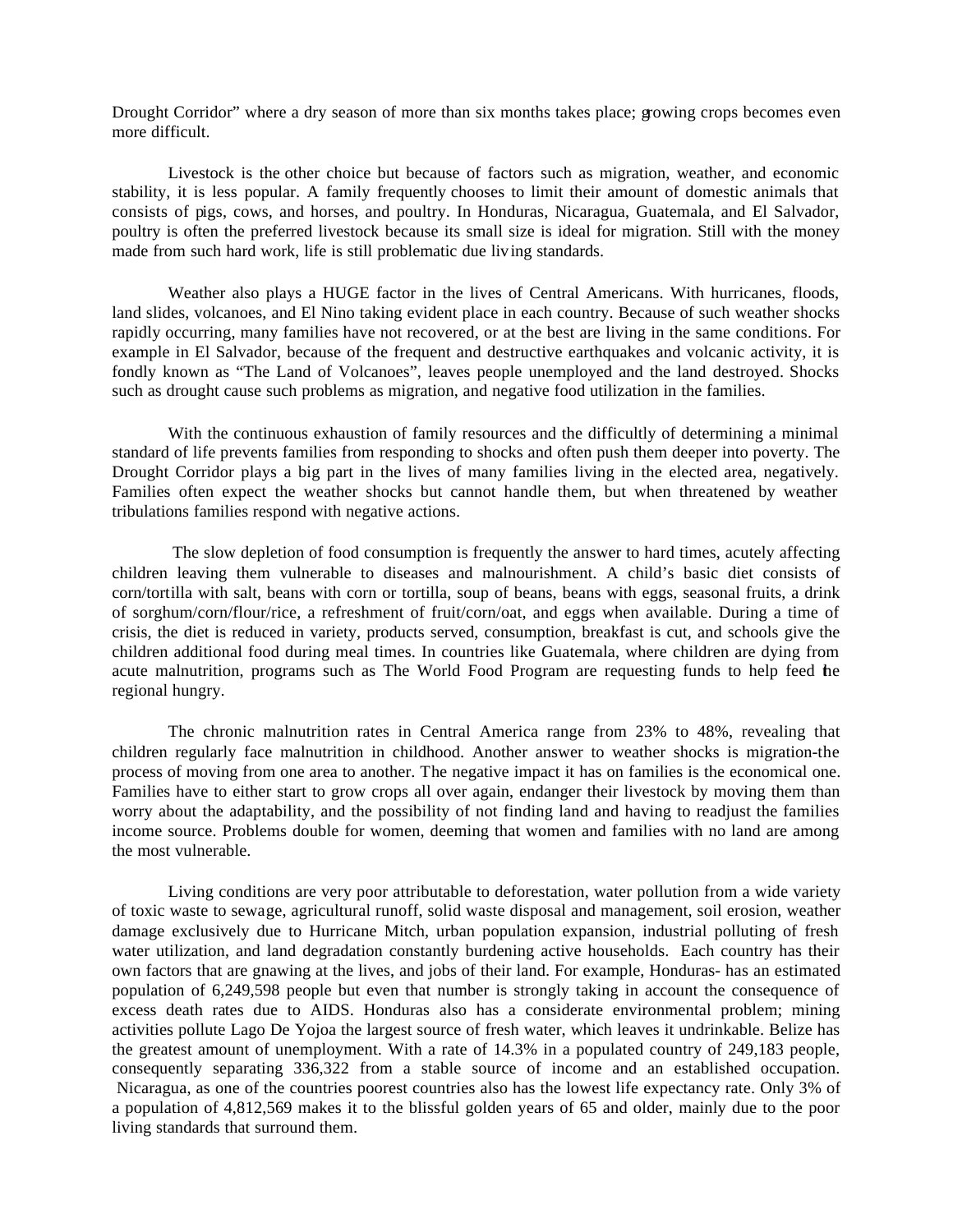Taking into great consideration the status of the people, and the overall severity of the situation, tells me that the relationship between the people and their governing bodies is one that is very unclear. The Mexican government receives 1.166 billion dollars in economic aid, but the state of its people speaks otherwise. Mexico has a free market economy that leaves the economy solely dependent on private enterprises; and as a result, income distribution is very unequal. In Belize, Costa Rica, Guatemala, Honduras, and Panama combined present 1282.8 million dollars of received economical aid, and that excludes Mexico, and Nicaragua's high acquirement of aid money. In addition, signs of desperation such as drug use and cultivation, demonstrate the quick need for money in all countries. Such as Costa Rica, where there is a high illicit drug issue because of lack of employment opportunities. Panama stands as a transshipment country for cocaine and heroin from the South American continents, and the illegal manufacturing of cannabis on small, rural farms, along with cocaine consumption rates rising. Without the worrying of an instable income, or economic situations, clearly makes the drug market a fast money making market.

My solution would be to educate people in their chosen government rulings, teach them the how to financially hold themselves as a stable government. Next would be to send in such programs such as the Harvest Plus organization and instill a good knowledge in the people of how to handle land and indefinitely teach them to value of good nutrition. Improving the governmental standards and land usage would take a step in a more positive direction for this area. Mainly because of the high unemployment rates, corrupt governmental rulings, living standards of people, and nutritional value instilled on people would improve.

Another issue that needs attending to is that of the school life. Many children are being pulled from school in order to work on family farms so the family can earn barely enough income to live. The Peace Corp is known for their friendly volunteers with high adaptability to impoverished conditions. Therefore, I believe the Peace Corp should start a schooling program that would encourage women on good nutritional value, implement men with on good economical awareness, and children with a firm education on their country. Hence benefiting women, children-which are the countries most vulnerable group-farmers, and general public in the Central American/Mexican regions.

My personal view on the attempt to solve world hunger and obesity is as follows. Number one, all organizations should stop trying to solve world hunger alone, instead, they should all focus more on the issues that cause hunger. Hunger is not a problem but more a factor, a factor in a cause-affect relationship, which paves the way for a world issue. For instance, agriculture, influences economy, which in turn shapes the lifestyle of the people, and in consequence, it is the citizens who feel the result from the causeeffect relationship. Hunger alone is not an issue it is a dilemma following other major crises. The basic human drive is too always find food. It is just the conditions you live in that effect your food for the day. Being hungry is not always just a cure from a box, made with loving care from some other country. Hunger is the state of being deprived of food and a box can only last for so long.

I believe the U.N. should take a closer look at the countries with high obesity rates and urge them to help starving countries located within their regions. It is completely senseless for the U.S. to be sending food to Africa, when Europe is just as capable. I truly have the faith that splitting the countries to have designated regions, for example, the U.S. and Central America, and have the country with a stable economy, high obesity rates, responsible for a more destitute country. This would kill two birds with one stone, hunger and all the problems it causes such as malnutrition, unstable governments, dying people, on one end of the scale, obesity, and human compassion on the other.

National governments should be more worldly on choosing which countries they are going to provide aid to, instead of using them for political campaign points. It is because that the American government use Africa and Asia as campaign points that countries like Central America, and Mexico get passed over when it comes time to divvy out the aid money. In addition, since North America is so